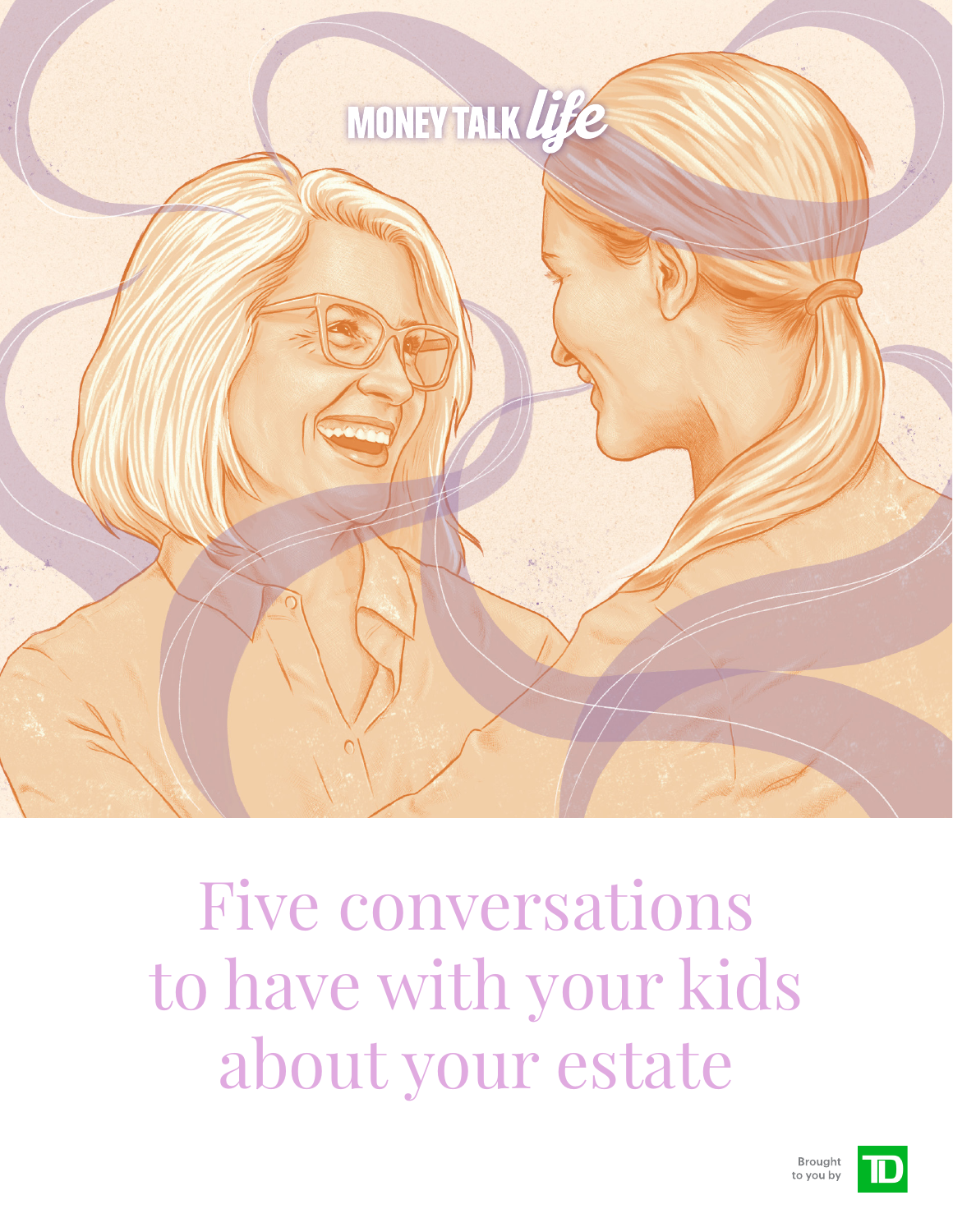When it comes to estate planning, not opening up about our wishes and how property should be divided may be detrimental to family harmony and the value of your estate. To help ensure your wealth lives on for future generations, we've provided a few talking points to get you chatting about the important stuff.

*y*ou've heard that old saying: you can't take it with you. So you may want to consider what your assets can offer to future generations. You might not know for sure, for example, if your kids want to run the family company, inherit the family cottage, or have space for the extensive hockey card collection, so the best way to find out is to ask. No one wants to talk about the…gulp…inevitable, but some conversations need to be had, maybe for the sake of maintaining harmony between siblings, to help keep inheritances out of the hands of the taxman and creditors, and to help ensure you live out your senior years in the way you wish. A 2018 survey by TD shows that four in 10 Canadian millennials expect to receive an inheritance or have already received one. Of these, 60 per cent anticipate they will receive cash, while just over half see themselves inheriting a property or making money from the sale of one.1 Domenic Tagliola, a tax and estate planner with TD Wealth, suggests scheduling the following conversations — sooner rather than later — even if the thought causes you to wriggle in your chair.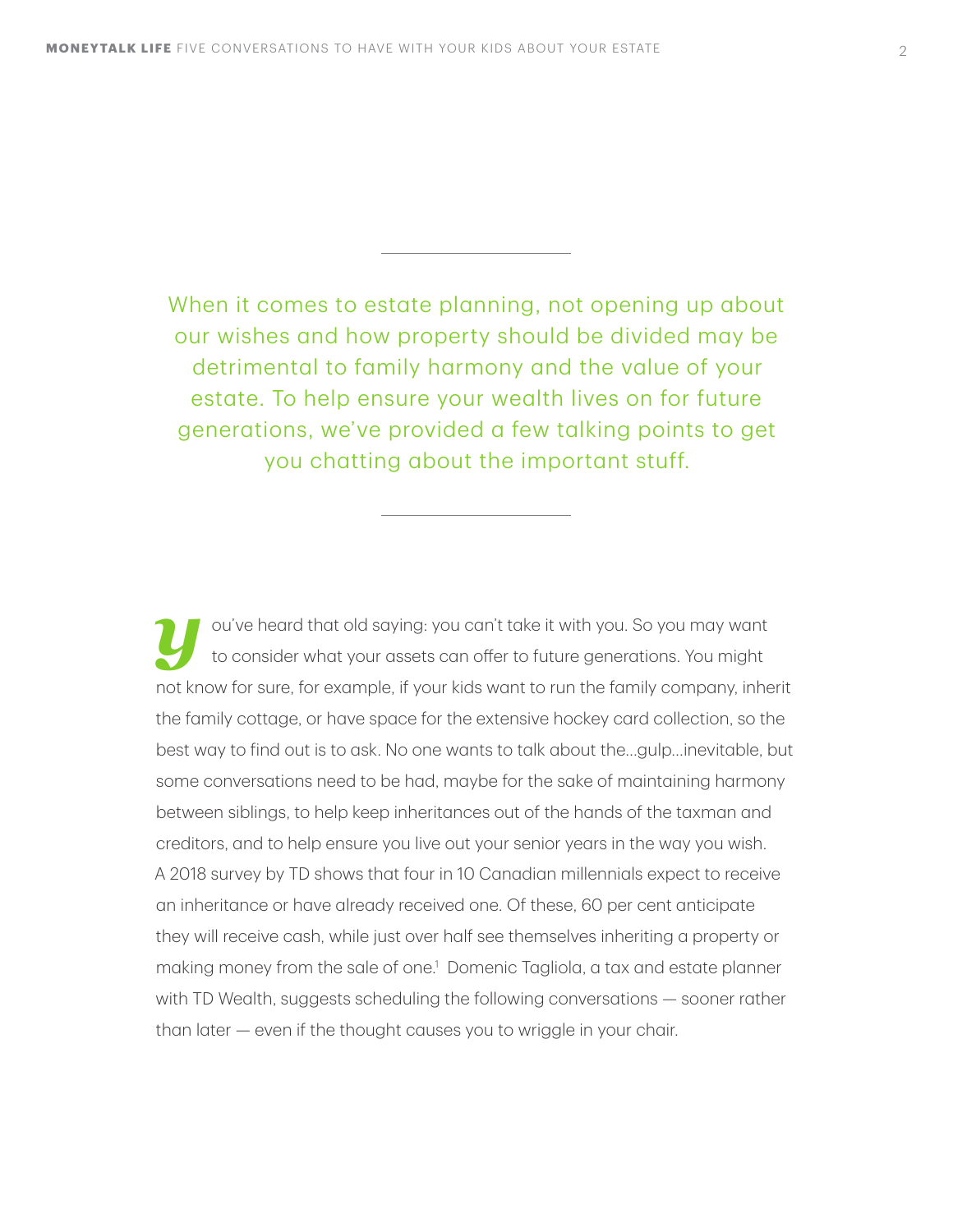#### **1. WHO WANTS WHAT?**

**Sample conversation starter:** "Your father and I have been thinking about the family cottage/business/hockey card collection, and we wanted to know your thoughts on what should happen with them down the road?"

Dividing and allocating stuff in a will seems easy. Just leave everything to everyone, and let them sort out who gets what after you pass. Or just divide everything by the number of offspring, and you have an equitable split. This may not be such a good plan. While many assets don't lend themselves to neat divisions, like a cottage or business, having your heirs flip a coin for them after you die may create stress and animosity. "A good place to start is by estimating the value of what you want to hand down," says Tagliola. "Ask family members how they would like to see things divided. For example, who feels strongly about owning the cottage? Then try to divide your assets in a way that distributes the value of your estate equally."

If there is one big asset in the family, such as a property, it might be hard to make a division equitable. Life insurance, for example, may help pass down cash to an heir who may not want the cottage. Having a discussion around how family members see the division of the family fortune can help you to create a will and ensure harmony among heirs once you are gone.

### **2. HOW WILL THE TAXES GET PAID?**

**Sample conversation starter:** "You know, once I'm gone, there are going to have to be taxes paid on this cottage/ business/hockey card collection. Let's talk about how we can try to minimize the hit, and make sure they get paid…"

Yes, you still pay taxes when you die. Seems unfair, but it's a fact. While Canada is generally a country with no "estate tax," many people don't realize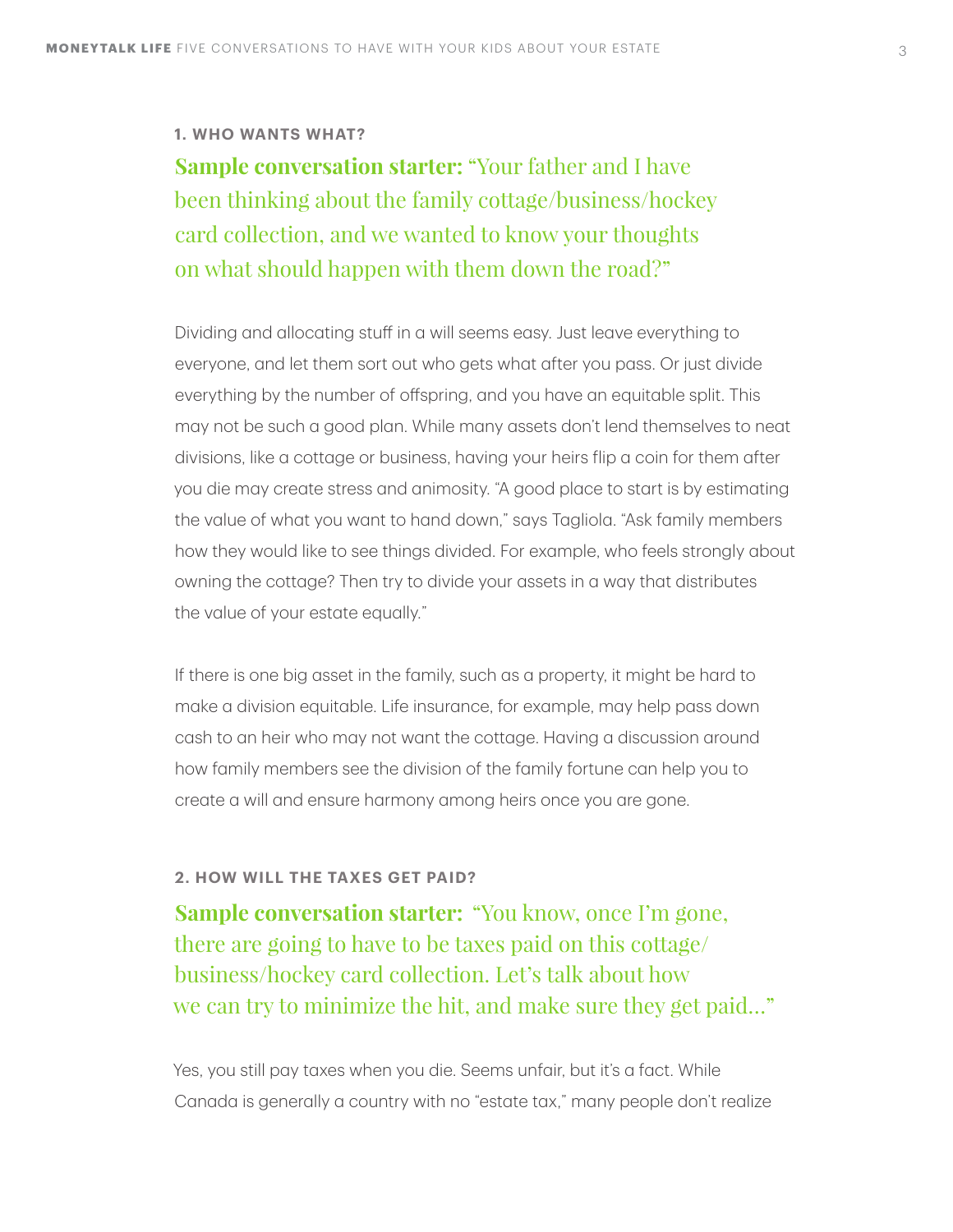that estates are still taxed on "deemed disposition." That means your assets are deemed to be sold to your heirs at the time of death, and tax must be paid on any capital gains at that time. In the case of a family cottage or business that was built from the ground up, or purchased for a decent price decades ago, those gains can be substantial. In fact, a well-located cottage that was bought for a few thousand dollars 40 years ago might have seen an appreciation of hundreds of thousands of dollars. "A tax bill at death that hasn't been planned for may cause heirs to say 'forget this,' and call their favourite real estate agent," says Tagliola.

Having a discussion around taxes can help with the planning process, especially if there are complicating factors like heirs that live abroad (different countries have different rules around inheritances).

# **3. WHO WILL CARE FOR FAMILY WHEN YOU AREN'T AROUND? Sample conversation starter:** "Just in case one of us should be unable to take care of little Johnny/Grandma, we should probably talk about how they will get the care they need…"

"Guardianship of minor children is important," says Tagliola. "If you don't name a guardian in a will, the court will dictate a guardian for your child. You should make your wishes known." When writing a will, decisions are often made about caring for minor children, but those aren't the only people you may need to make plans for. You may also have an adult child with a disability who needs to be cared for physically and financially, or you may have elderly parents who depend on your financial support. Because those needs might be a big financial burden, the equal division of your assets might be difficult. If you need to finance long-term care for a child with a disability, there might be little left in the pot to distribute to others. Having a conversation about this can manage expectations, but also find a way to be fair to all your heirs.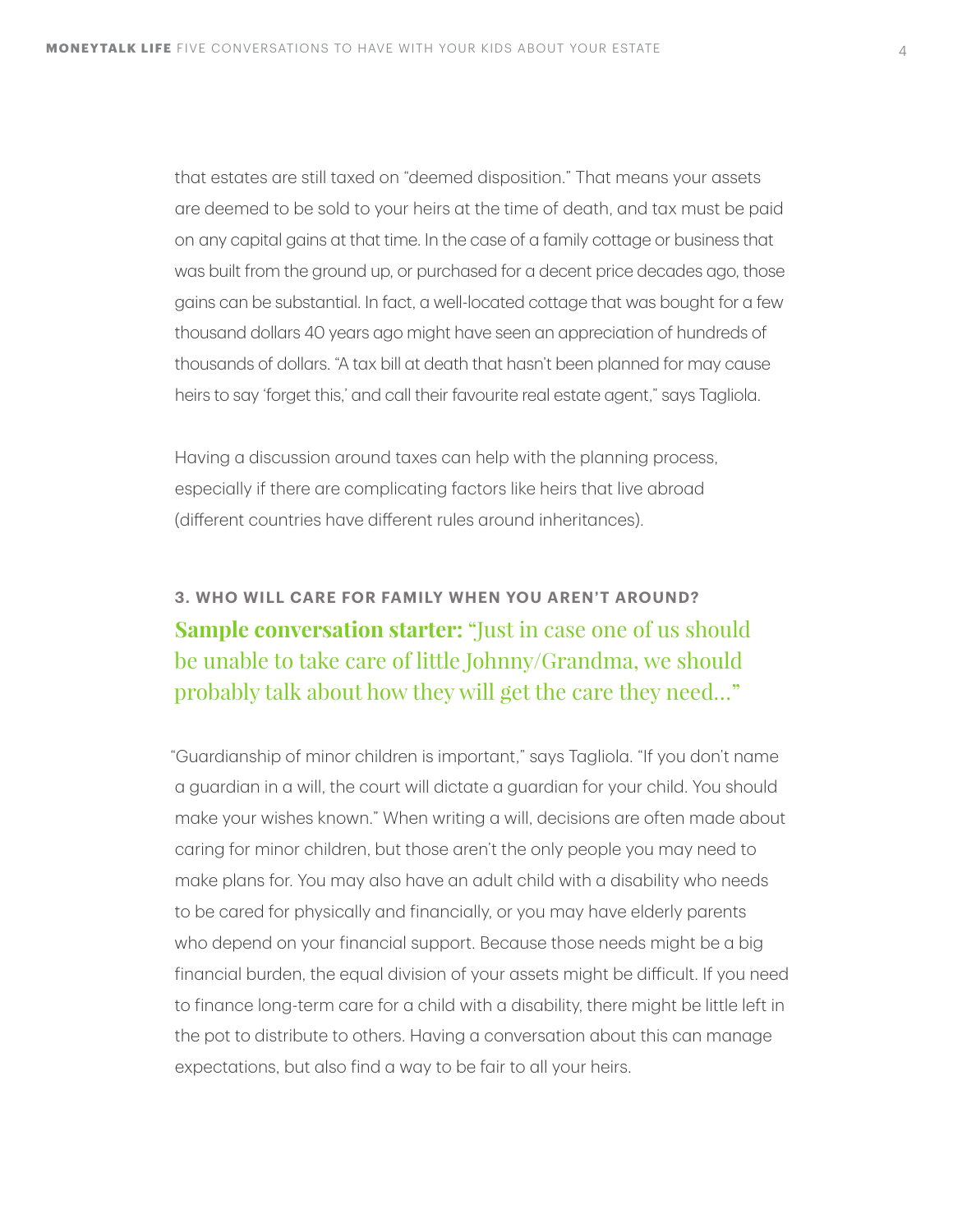#### **4. WHO WILL MANAGE MY LIFE WHEN I CAN'T DO IT ANYMORE?**

# **Sample conversation starter:** "There may come a time when I can't take care of things around here, or make decisions for myself. We should talk about who will step up to the plate…"

The fact is, as we age we face a decline in our physical and mental faculties. In some cases, we can no longer take care of ourselves or our property, and a trusted loved-one might step in for us. In order for someone to access your financial accounts, make health decisions if you are unable to make them for yourself, and care for your property, you need to designate a power of attorney.

A power of attorney is a legal document that authorizes someone to act on your behalf. There are powers of attorney for health care (involving choices for diet and end-of-life decisions) and property (for accessing accounts and paying bills), so you may need more than one. "You may want to consider appointing a trusted family member or friend who cares about your well-being and your wishes," says Tagliola. "You can choose to appoint one individual or a combination of individuals as your property and personal care attorneys."

"Another option to consider for your power of attorney for property is to use a trust company," says Tagliola. "This may be a good option if there is no one you feel you can leave this important task to."

**5. HOW WILL WE MAKE SURE ANY INHERITANCE STAYS IN THE FAMILY? Sample conversation starter:** "I am hoping that the money I pass down can be used for you to obtain your graduate degree/ start a business/invest. Let's chat about how we can make that happen, and make sure the money stays in your hands…"

Just as no one wants to talk about death, no one wants to predict a possible marriage breakdown involving your kids. But not only is divorce common, many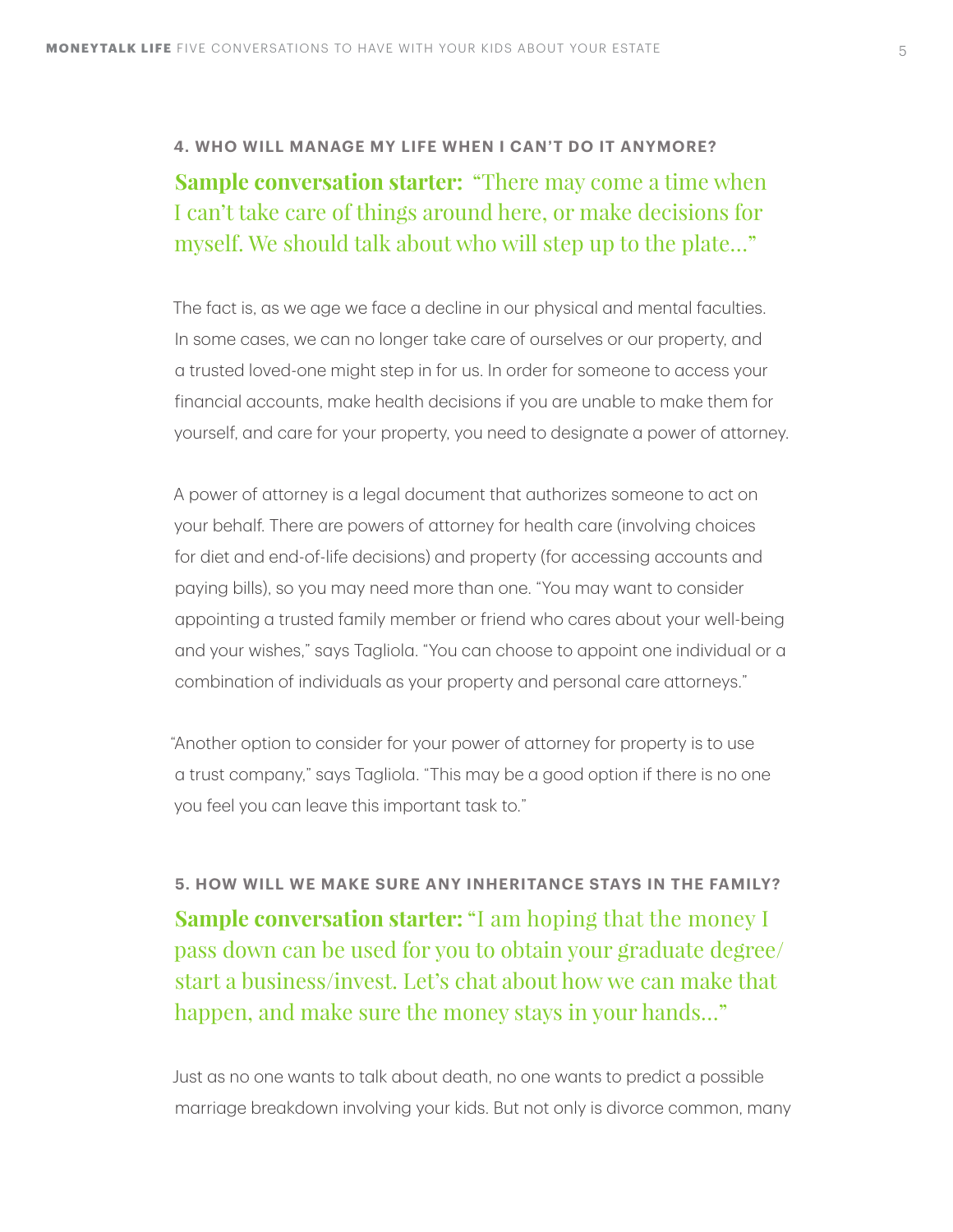people don't see it coming: The Vanier Institute of the Family estimates that 41 per cent of marriages in Canada will end by the 30th wedding anniversary.2

If you are planning to pass down wealth, understand that an inheritance can become part of any divorce claim, unless you have taken the proper steps to protect it from creditors. "Creditors don't need to be a mean ex-spouse," says Tagliola, "it can also be a business partner or anyone who claims to be owed money." You may also wish to protect any inheritance from flowing to someone else, like a spouse, if your heir dies.

Under Ontario law, a will can specify that the inheritance, together with the income and growth from it, will not be a part of the equalization in the case of divorce. However, it really depends on what happens to the gift. Rules can become murky if the inheritance is used to pay off a matrimonial home, or is spent over the years. For that reason it's often best to keep that money separate from other accounts and investments. There are many ways to protect the inheritance, so speaking with an estate law professional can help keep the money in the family.

Ultimately, you may find it easier to have these conversations if you schedule them in advance and set the subject, or maybe you want to play them down and just casually bring them up. Either way works, says Tagliola, as long as you start talking. "Stories or anecdotes can be great ice-breakers," he says. "Use people you know, or things you've read as a jumping-off point."

Tagliola also states that you can also consider introducing your children to the professionals who are working on your estate plan, as they can help to begin the discussion in a professional and unemotional way. Decide if you want to talk to your family as a group, or each person individually, and decide if this is one big talk, or a series of discussions. "It won't be easy. It never is," says Tagliola, "but it can be more difficult for everyone if you don't sit down and talk."

**DENISE O'CONNELL** MONEYTALK LIFE